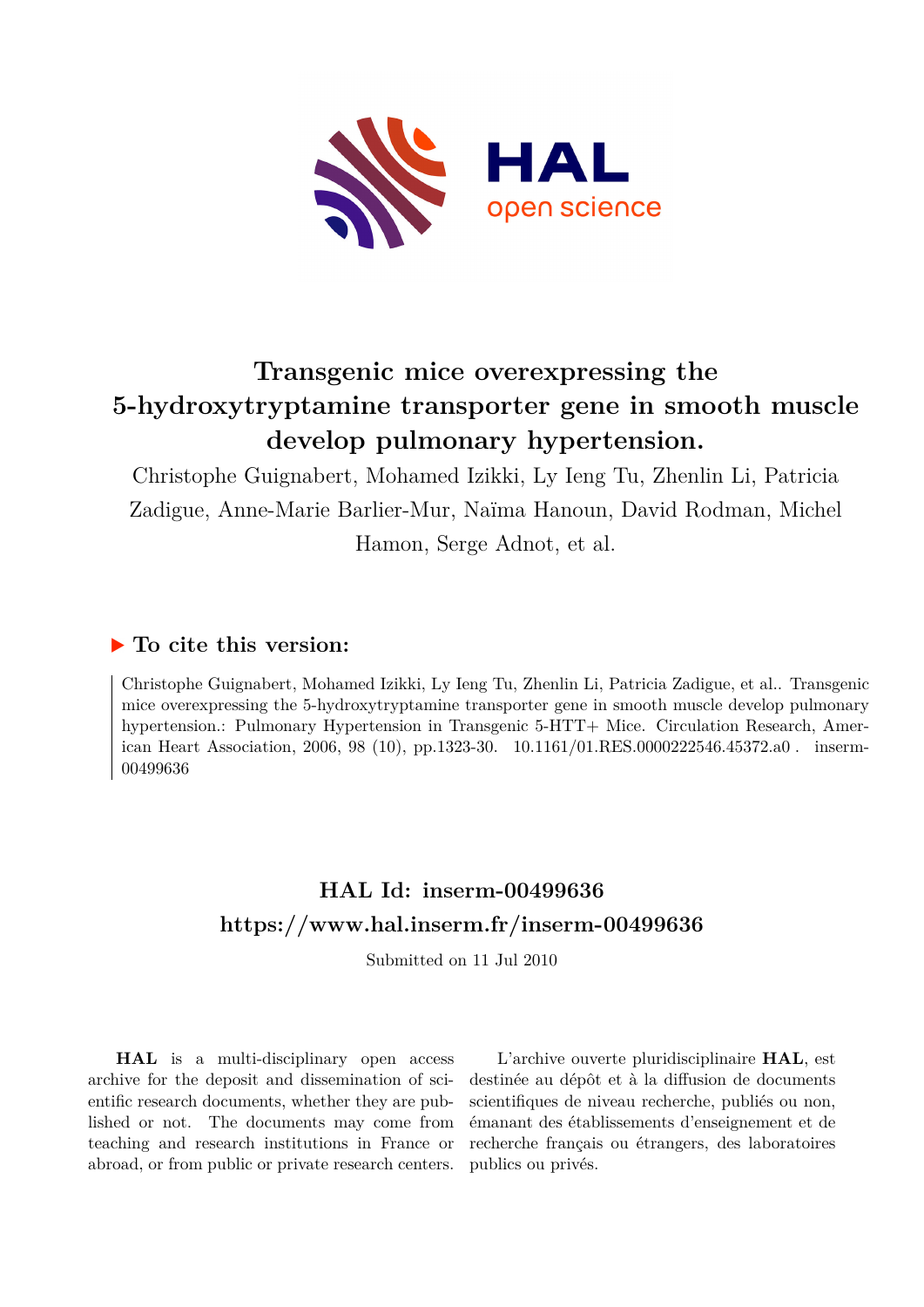



ISSN: 1524-4571 Copyright © 2006 American Heart Association. All rights reserved. Print ISSN: 0009-7330. Online TX 72514 Circulation Research is published by the American Heart Association. 7272 Greenville Avenue, Dallas, DOI: 10.1161/01.RES.0000222546.45372.a0 *Circ. Res.* 2006;98;1323-1330; originally published online Apr 13, 2006; Adnot and Saadia Eddahibi Anne-Marie Barlier-Mur, Naïma Hanoun, David Rodman, Michel Hamon, Serge Christophe Guignabert, Mohamed Izikki, Ly Ieng Tu, Zhenlin Li, Patricia Zadigue, **Smooth Muscle Develop Pulmonary Hypertension Transgenic Mice Overexpressing the 5-Hydroxytryptamine Transporter Gene in**

<http://circres.ahajournals.org/cgi/content/full/98/10/1323> located on the World Wide Web at: The online version of this article, along with updated information and services, is

<http://circres.ahajournals.org/subscriptions/> Subscriptions: Information about subscribing to Circulation Research is online at

[journalpermissions@lww.com](mailto:journalpermissions@lww.com) 410-528-8550. E-mail: Kluwer Health, 351 West Camden Street, Baltimore, MD 21202-2436. Phone: 410-528-4050. Fax: Permissions: Permissions & Rights Desk, Lippincott Williams & Wilkins, a division of Wolters

<http://www.lww.com/reprints> Reprints: Information about reprints can be found online at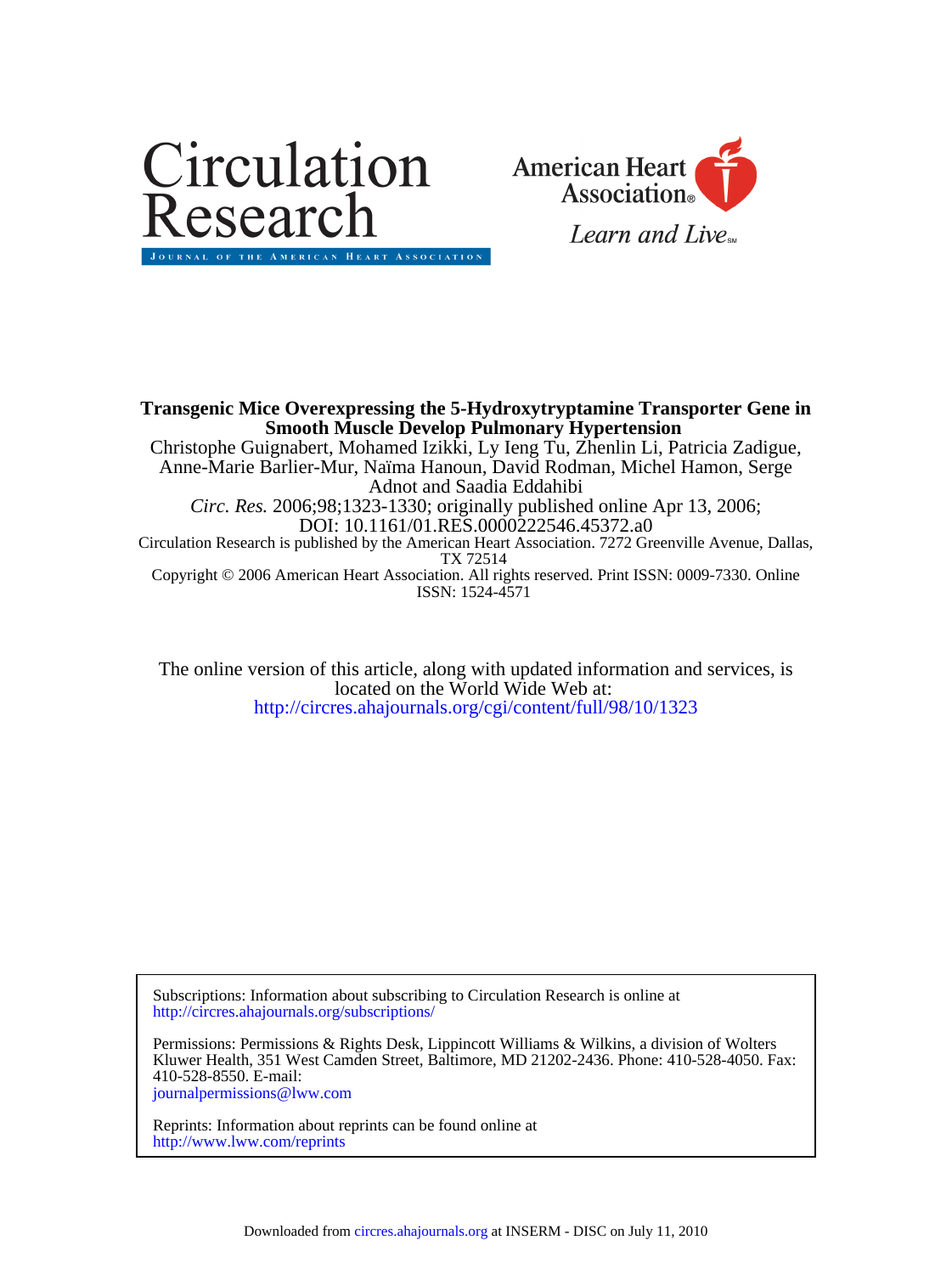# **Transgenic Mice Overexpressing the 5-Hydroxytryptamine Transporter Gene in Smooth Muscle Develop Pulmonary Hypertension**

Christophe Guignabert, Mohamed Izikki, Ly Ieng Tu, Zhenlin Li, Patricia Zadigue, Anne-Marie Barlier-Mur, Naïma Hanoun, David Rodman, Michel Hamon, Serge Adnot, Saadia Eddahibi

*Abstract*—One intrinsic abnormality of pulmonary artery smooth muscle cells (PA-SMCs) in human idiopathic pulmonary hypertension (iPH) is an exaggerated proliferative response to internalized serotonin (5-HT) caused by increased expression of the 5-HT transporter (5-HTT). To investigate whether 5-HTT overexpression in PA-SMCs is sufficient to produce PH, we generated transgenic mice overexpressing 5-HTT under the control of the SM22 promoter. Studies in  $SM22$ -Lac $Z^+$  mice showed that the transgene was expressed predominantly in SMCs of pulmonary and systemic vessels. Compared with wild-type mice, SM22–5-HTT mice exhibited a 3- to 4-fold increase in lung 5-HTT mRNA and protein, together with increased lung 5-HT uptake activity, but no changes in platelet 5-HTT activity or blood 5-HT levels. At 8 weeks of age, SM22–5-HTT<sup>+</sup> mice exhibited PH, with marked increases in right ventricular systolic pressure (RVSP), right ventricle/left ventricle+septum ratio, and muscularization of distal pulmonary vessels, but no changes in systemic arterial pressure. PH worsened with age. Except a marked decrease in Kv channels, no changes in the lung expression of mediators of pulmonary vascular remodeling were observed in  $SM22-5+HT$ <sup>+</sup> mice. Compared with wild-type mice, SM22–5-HTT<sup>+</sup> mice showed depressed hypoxic pulmonary vasoconstriction contrasting with greater severity of hypoxia- or monocrotaline-induced PH. These results show that increased 5-HTT expression in PA-SMCs, to a level close to that found in human iPH, lead to PH in mice. They further support a central role for 5-HTT in the pathogenesis of PH, making 5-HTT a potential therapeutic target. **(***Circ Res***. 2006;98:1323-1330.)**

**Key Words:** serotonin transporter **n** pulmonary hypertension **n** vascular smooth muscle **n** transgenic mice

Pulmonary hypertension (PH) occurs as a complication of various conditions or develops as a primary disease for which no underlying cause can be found. Medial hypertrophy and intimal thickening of pulmonary arteries are hallmark pathological features that ultimately lead to vessel obliteration.1 Although hyperplasia of pulmonary-artery smooth muscle cells (PA-SMCs) is considered the main component of these changes, the nature of the primary defect responsible for triggering and maintaining PA-SMC proliferation in PH is poorly understood. In particular, to date, whether smooth muscle hyperplasia results from an inherent characteristic of PA-SMCs or from dysregulation of molecular events governing PA-SMC growth is still unknown.2,3

We recently reported that serotonin (5-hydroxytryptamine [5-HT]) and its plasmic membrane transporter (5-HTT) played a central role in the pathogenesis of PA-SMC proliferation in experimental and human PH, whether idiopathic (iPH) or associated with various diseases (aPH). $4-6$  A key observation is that PA-SMCs from patients with iPH or aPH proliferate excessively when they are exposed to 5-HT.6 In contrast, these cells proliferate to the same extent as PA-SMCs from control subjects when they are stimulated by various growth factors such as PDGF, EGF, FGF, IGF, or TGF- $\beta$ .<sup>5</sup> This abnormal response to 5-HT is attributable to overexpression of 5-HTT, which leads to increased internalization of indoleamine, whose intracellularly mediated mitogenic action is therefore enhanced.7,8 PA-SMCs from patients with iPH maintain increased 5-HTT expression when cultured, ie, removed from their in vivo environment, suggesting that increased 5-HTT expression by these cells may be a cardinal alteration in PH.5,6 However, it is not known whether 5-HTT overexpression occurring selectively in PA-SMCs is sufficient to produce PH in vivo. This point is of particular importance because 5-HTT expression is controlled by many factors, including polymorphism of its gene promoter, hypoxia, inflammatory cytokines, and drugs known to increase

*Circulation Research* **is available at http://circres.ahajournals.org DOI: 10.1161/01.RES.0000222546.45372.a0**

Original received October 29, 2005; revision received March 16, 2006; accepted April 5, 2006.

From the INSERM U651 and Département de Physiologie (C.G., M.I., L.I.T., P.Z., A.-M.B.-M., S.A., S.E.), Hôpital H. Mondor, AP-HP, Créteil; UMR 677 INSERM/UPMC (N.H., M.H.), NeuroPsychoPharmacologie, Faculté de Médecine Pitié- Salpêtrière, Paris; Laboratoire de Biologie Moléculaire de la Différentiation (Z.L.), Paris VII University, France; and Center for Genetic Lung Disease (D.R.), University of Colorado at Denver Health Sciences Center.

Correspondence to Saadia Eddahibi, INSERM U651, Faculté de Médecine, 94010 Créteil, France. E-mail saadia.eddahibi@creteil.inserm.fr © 2006 American Heart Association, Inc.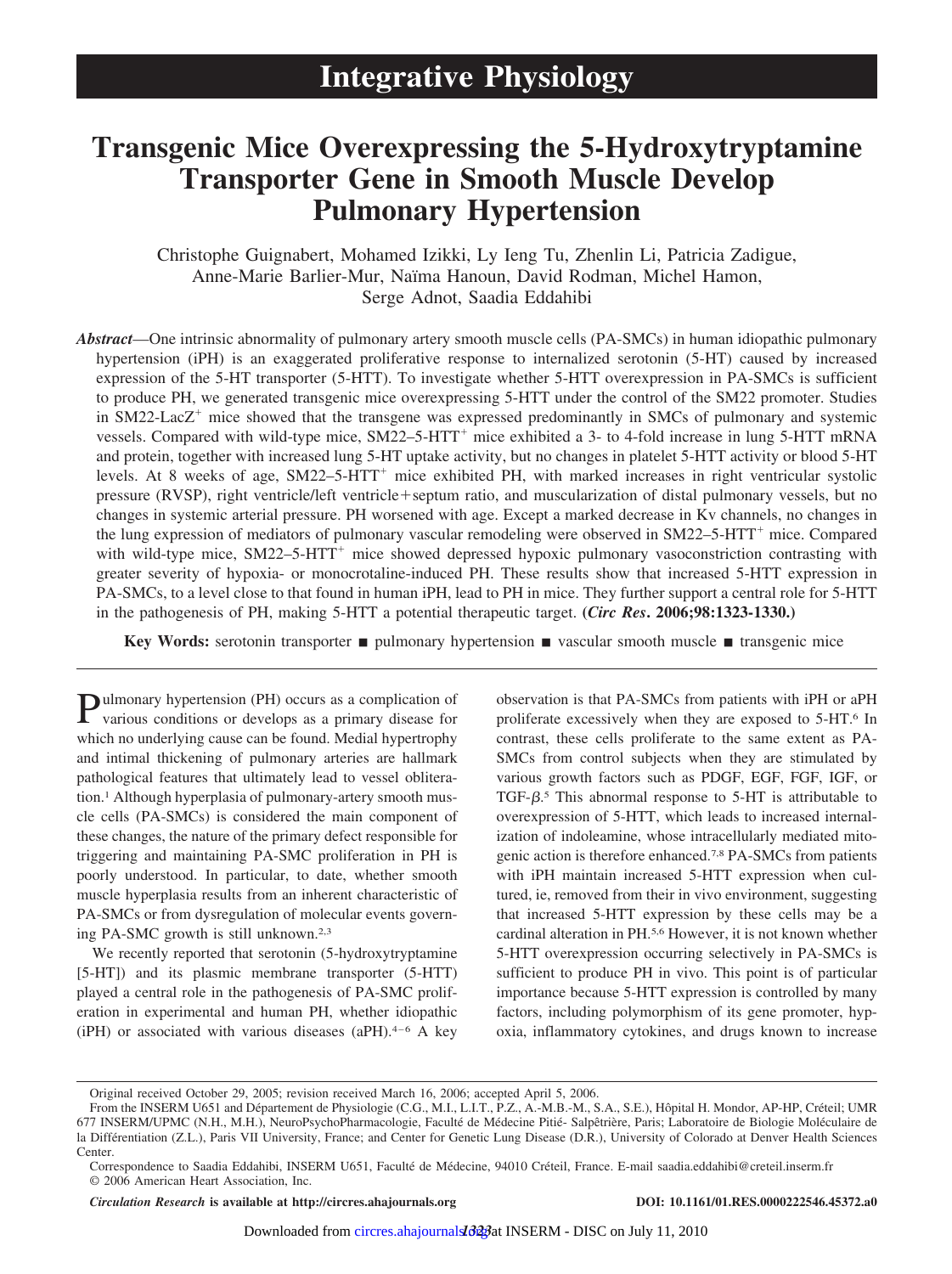the risk of iPH in humans.5,8 –10 Previous studies showed greater severity of hypoxic PH in transgenic mice that overexpress 5-HTT than in wild-type controls.11 However, these transgenic animals also exhibit 5-HTT overexpression in various cell types in addition to PA-SMCs, including platelets, fibroblasts, endothelial cells, and neurons, which may lead to major changes in central and peripheral 5-HT bioavailibility. In a previous study of monocrotaline-induced PH in rats, we found that increased 5-HTT expression preceded the onset of PH, suggesting that 5-HTT overexpression occurred upstream to PH development in this model.9 However, many biological abnormalities are associated with the onset of PH in monocrotaline-treated rats, which likely interfered with the specific action of 5-HTT in the process of pulmonary vascular remodeling.

In the present study, we generated mice that overexpressed 5-HTT under the control of the smooth muscle promoter SM22 (SM22–5-HTT<sup>+</sup> mice). The SM22 promoter was chosen because it drives preferential expression of transgenes in vascular smooth muscle (compared with visceral smooth muscle) and in arteries (compared with veins).12 We addressed the following questions. (1) Do  $SM22-5-HTT^+$  mice spontaneously develop PH in the absence of associated or environmental stimuli? (2) Does PH induced by 5-HTT overexpression occurring selectively in PA-SMCs share some of the pathological and biological abnormalities encountered in human PH? (3) Are  $SM22-5-HTT^+$  mice more susceptible than paired wild-type mice to PH induced by various stimuli including exposure to hypoxia or treatment with the active monocrotaline derivative monocrotaline-pyrrole?

#### **Materials and Methods**

# Production of SM22–5-HTT<sup>+</sup> and SM22-LacZ<sup>+</sup> **Transgenic Mice**

Transgenic animals were produced as previously described.12 The murine SM22 promoter (2191 bp starting 2126 bp before the start site) was used to drive expression of the human 5-HTT gene or the LacZ gene. All animal care and procedures were in accordance with institutional guidelines.

#### **Immunoblotting and Immunostaining**

The tissues were sonicated in PBS containing anti-proteases, and 150  $\mu$ g of protein from each sample was used to detect 5-HTT protein as previously described.<sup>4</sup> The 5-HTT and  $\beta$ -galactosidase proteins were immunocytochemically labeled with polyclonal antibodies (Chemicon, Hampshire, UK) directed against  $5-HTT$  and  $\beta$ -galactosidase (1:1000), respectively, as previously described.4

# **Lung and Platelet [3 H]5-HT Uptake**

Lung tissues were homogenized in the uptake buffer (120 mmol/L NaCl, 5 mmol/L KCl, 1.2 mmol/L CaCl<sub>2</sub>, 1.2 mmol/L  $MgSO<sub>4</sub>$ , 5.6 mmol/L glucose, 4 mmol/L Tris-HCl, 6.25 mmol/L HEPES, and 0.5 mmol/L ascorbic acid, pH 7.4). Platelet and lung [3H]5-HT uptake were measured with and without fluoxetine  $(10^{-5} \text{ mmol/L})$ , according to a previously described protocol.4

#### **Blood 5-HT and 5-HIAA Concentrations**

Serotonin and its metabolite 5-hydroxyindoleacetic acid (5-HIAA) were assayed in whole blood using electrochemical detection by high-performance liquid chromatography.13

#### **Measurement of Systemic Arterial Pressure in Normoxic Mice**

To measure systemic arterial pressure, animals were anesthetized with ketamine (60 mg/kg IP) and xylazine (10 mg/kg IP). The right carotid was exposed, and a polyethylene catheter was inserted into the carotid artery then connected to a pressure transducer.4

#### **Assessment of PH**

Mice were studied at 8, 20, and 55 weeks of age. Right ventricular systolic pressure (RVSP) and heart rate were recorded and the Fulton index (right ventricle/left ventricle plus septum  $[RV/LV+S]$ ) was determined as previously described.4 The lungs were removed, fixed, and processed for paraffin embedding. The percentage of muscularized vessels was calculated as previously described.4 The cell proliferation rate in muscularized vessels was estimated by proliferating-cell nuclear antigen (PCNA) staining.9

#### **Real-Time Quantitative PCR**

Real-time quantitative PCR (RTQ-PCR) was used to measure lung levels of mRNAs encoding 5-HTT, bone morphogenetic protein receptor (BMPR)-II, BMPR-1A, BMPR-1B, BMP-2, BMP-4, endothelin-1 (ET-1), Tie-2 receptor, prostacyclin (PGI2) synthase, voltage-gated potassium channel (Kv)1.2, Kv1.5, Kv2.1, and Kv9.3, as previously described.9

# **Effects of 5-HTT Activation on Kv Channel Expression in Cultured Human PA-SMCs**

The effects of 5-HT on Kv1.5 and Kv2.1 expression were studied on cultured human PA-SMCs collected as previously described.5 Synchronized cells were exposed to  $5-HT$  ( $10^{-6}$  mol/L) with or without fluoxetine  $(10^{-6} \text{ mol/L})$  in serum-free medium for 4 hours before RNA extraction.

A в **WT** SM22-5-HTT+ sk. 5 5 5-HTT mRNA levels 4 4 5-HTT protein levels 3 3  $\overline{c}$  $\overline{c}$  $\mathbf{0}$  $\Omega$ W<sub>1</sub> SM22-5-HTT+ **WT** SM22-5-HTT+

**Figure 1.** 5-HTT mRNA and protein in lung tissues from transgenic  $SM22-5-HTT^+$  and wild-type (WT) mice. A, Quantification of products from RTQ-PCR obtained with primers recognizing both mouse and human 5-HTT mRNA. B, Western blot of 5-HTT protein in lungs from SM22-5-HTT<sup>+</sup> and wildtype mice. Relative protein levels were assessed by densitometric quantification of 5-HTT immunoblotting normalized against the  $\beta$ -actin level. The antibodies recognized human and mouse 5-HTT. Values are mean $\pm$ SEM of 5 SM22–5-HTT<sup>+</sup> and 6 wildtype mice. \**P*<0.01 compared with values obtained in wild-type mice.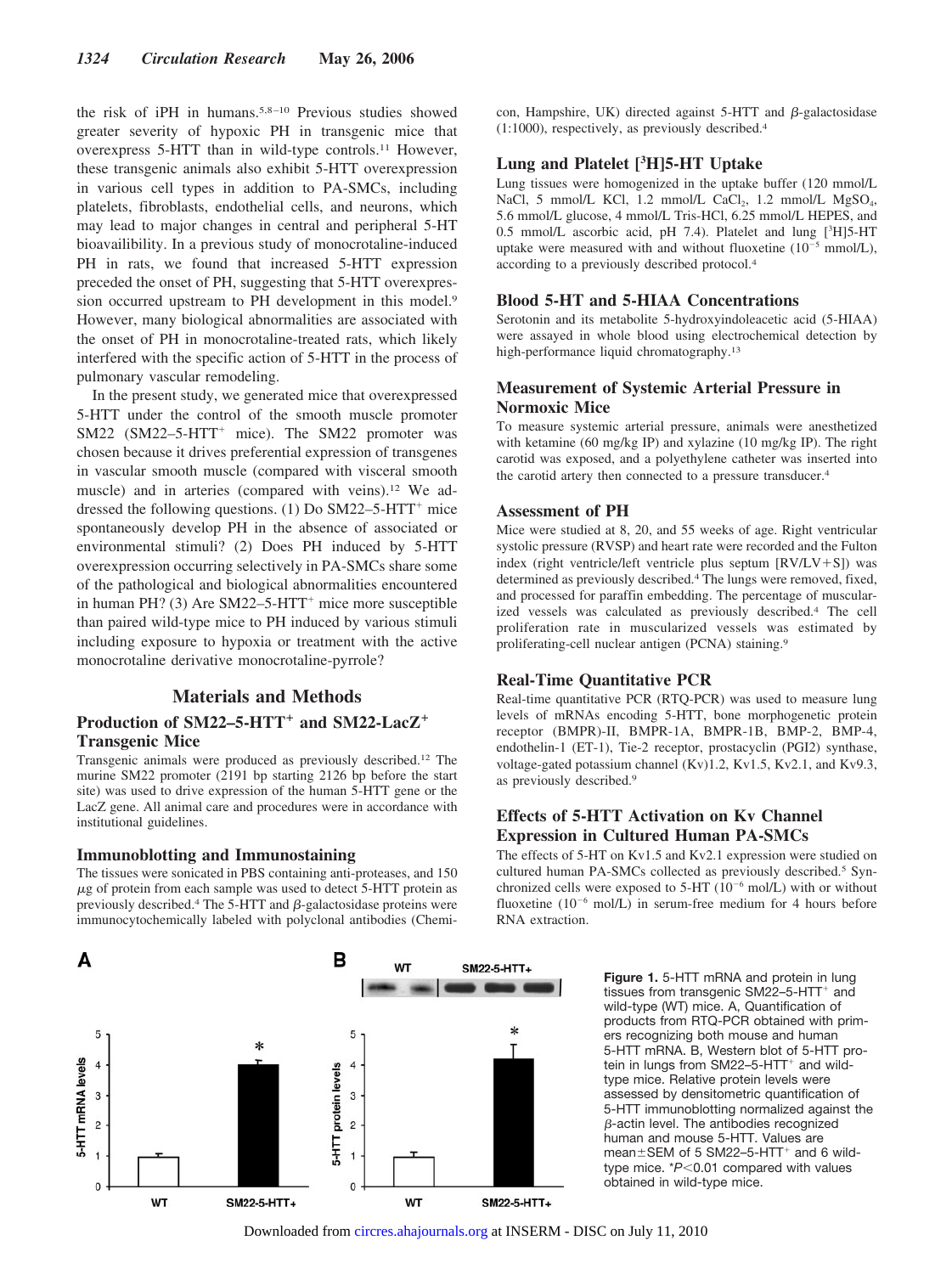

Figure 2. Relative values of [<sup>3</sup>H]5-HT uptake by platelets (A) and lung homogenates (B) from transgenic SM22-5-HTT<sup>+</sup> and wildtype (WT) mice. Nonspecific uptake was determined in the presence of the specific 5-HTT inhibitor fluoxetine (10<sup>-5</sup> mol/L). Each bar is the mean $\pm$ SEM of 6 independent determinations. \**P*0.01 for comparison with values obtained in wild-type mice.

# **Hemodynamic Response of Normoxic Mice to Acute Hypoxia**

Right ventricular systolic pressure and heart rate were performed first while the animals were ventilated with room air then after 5 minutes of ventilation with a hypoxic gas mixture (8%  $O_2$ , 92% N<sub>2</sub>).<sup>4</sup>

# **PH Induced by Exposure to Chronic Hypoxia or by Treatment with Monocrotaline Pyrrole**

Mice aged 8 weeks received a single IV injection of the active monocrotaline derivative monocrotaline pyrrole (MCT-P) (5 mg/kg) or were exposed to chronic hypoxia (10%  $O_2$ , 90% N<sub>2</sub>). Preliminary experiments revealed that intravenous administration of MCT-P induced PH within 15 days. PH and vascular remodeling were evaluated 2 weeks following hypoxia exposure or MCT-P injection.

#### **Statistical Analyses**

Data are presented as the means $\pm$ SE. Statistical significance was tested using the nonparametric Mann–Whitney test or 2-way ANOVA followed by the Student–Newman–Keuls test.

# **Results**

### **Validation of Transgene Function and Tissue Distribution**

Lung transgene expression by 8-week-old transgenic SM22– 5-HTT<sup>+</sup> mice was measured using RTQ-PCR and Western blot for 5-HTT mRNA and protein, respectively. SM22–5-  $HTT^+$  mice showed a marked increase in lung 5-HTT expression compared with wild-type controls, with 3- to 4-fold increases in 5-HTT mRNA and protein levels (Figure 1). Accordingly, lung [<sup>3</sup>H]5-HT uptake was 3 times higher in  $SM22-5-HTT^+$  mice than in wild-type mice, whereas platelet [<sup>3</sup>H]5-HT uptake did not differ between the 2 strains (Figure 2). To further validate the use of the SM22 promoter, we generated  $SM22$ -lac $Z^+$  mice. As shown in Figure 3A, SM22 $lacZ^+$  mice demonstrated  $\beta$ -galactosidase immunostaining in the media of pulmonary arteries but not in the bronchi. Most of the pulmonary vessels were stained, indicating diffuse transgene expression throughout the pulmonary vasculature. Immunohistochemical studies were also performed to visualize 5-HTT–like immunoreactivity in pulmonary vessels of transgenic  $SM22-5-HTT^+$  and wild-type mice. As shown in Figure 3B, 5-HTT immunostaining was detected in pulmonary arteries from both  $SM22-5-HTT^+$  and wild-type mice but with greater intensity in the transgenic mice.

### **Blood 5-HT and 5-HIAA Levels in Transgenic SM22–5-HTT<sup>+</sup> Mice and Wild-Type Mice**

Whole-blood 5-HT levels did not significantly differ in SM22–5-HTT<sup>+</sup> mice and wild-type mice  $(21.0 \pm 1.5$  and  $20.8 \pm 1.6$   $\mu$ mol/L, respectively; means  $\pm$  SEM, n=6 in each group). Similarly, blood 5-HIAA levels were similar in



**Figure 3.** A, Immunohistochemical localization of -galactosidase in lungs from transgenic SM22-  $LacZ<sup>+</sup>$  and wild-type mice. Paraffin sections of lung tissues were used for immunohistochemical analysis with anti- $\beta$ -galactosidase antibodies. Immunoreactivity was detected with 3,3-diaminobenzidine (brown staining) and nuclei were counterstained with hematoxylin (blue staining). Dense immunostaining is visible in the smooth muscle cells from a pulmonary vessel of a transgenic SM22-LacZ mouse, without staining in the bronchi. B, Immunohistochemical localization of 5-HTT in lungs from transgenic SM22-5-HTT<sup>+</sup> and wild-type mice. 5-HTT immunostaining is visible in the media of pulmonary vessels and appears stronger in the medial layer of remodeled pulmonary arteries from SM22-5-HTT<sup>+</sup> mice. Scale bar=50  $\mu$ m.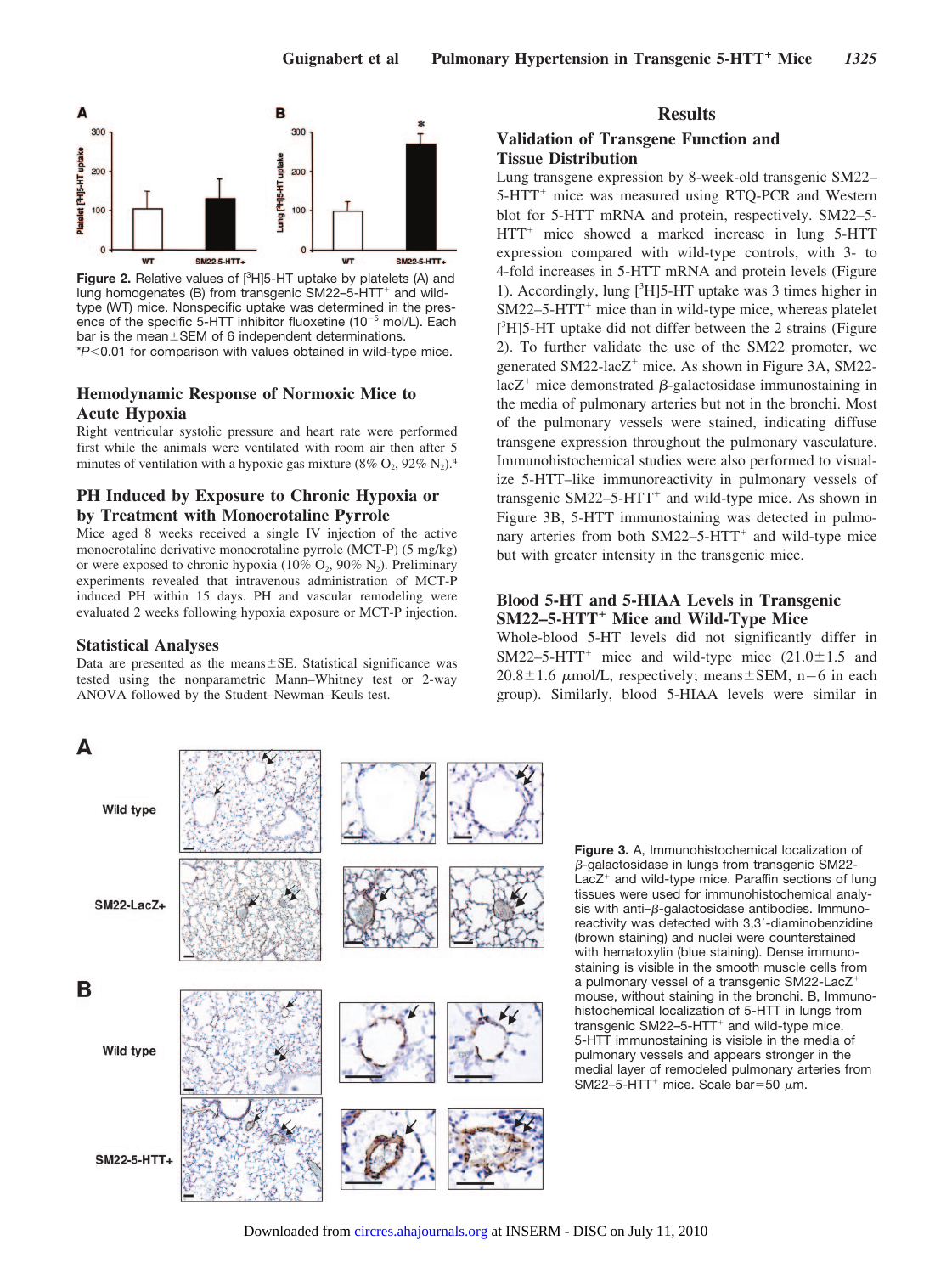transgenic  $(0.612 \pm 0.040 \mu \text{mol/L}, n=5)$  and wild-type  $(0.716 \pm 0.048 \mu mol/L, n=5)$  mice.

### **Development of PH and Vascular Remodeling in SM22-5-HTT<sup>+</sup> Mice**

 $SM22-5-HTT^+$  mice (8-weeks old) did not differ from wild-type mice with respect to body weight  $(23 \pm 1)$  g versus  $22 \pm 2$  g, *P*=NS), systemic arterial pressure (93 $\pm$ 5 mm Hg versus  $91\pm3$  mm Hg, *P*=NS), or heart rate (360 $\pm$ 14 bpm versus  $342 \pm 11$  bpm,  $n=6$  in each group,  $P=NS$ ). In contrast, RVSP and  $RV/LV+S$  weight ratio were significantly higher in  $SM22-5-HTT^+$  mice than in wild-type controls, indicating the presence of sustained PH in transgenic mice (Figure 4).  $SM22-5-HTT^+$  mice experienced PH progression over time, with higher RVSP values at 55 weeks than at 20 weeks and at 20 weeks than at 8 weeks (Figure 4A). Concomitantly, SM22–5-HTT<sup>+</sup> mice developed marked pulmonary vascular remodeling, as shown by increased density of muscularized pulmonary vessels in  $SM22-5-HTT^+$  mice at any age compared with wild-type mice (Figure 4C). As illustrated in Figure 4, muscularization was more prominent in 20-weekold mice than in 8-week-old mice and was greatest in 55-week-old mice. In SM22–5-HTT<sup>+</sup> mice, PCNA labeling showed proliferation of smooth muscle cells in distal pulmonary vessel walls (Figure 4D). PCNA-positive cell counts were  $60\pm6\%$  and  $55\pm12\%$  in muscularized pulmonary vessels from SM22-5-HTT<sup>+</sup> mice aged 20 and 55 weeks, respectively, compared with  $6\pm2\%$  in vessels from wild-type mice  $(P<0.01)$ .

# **Lung Molecular Alterations Induced by 5-HTT Overexpression in SM22–5-HTT<sup>+</sup> Mice**

We investigated whether development of PH in SM22–5-  $HTT<sup>+</sup>$  mice was associated with changes in the expression of genes involved in pulmonary vascular remodeling. Using RTQ-PCR, we found that lung levels of mRNAs encoding ET-1, Tie2 receptor, prostacyclin-synthase, BMPR-2, BMPR-1A, BMPR-1B, BMP-2, BMP-4, Kv1.2, and Kv9.3 were not altered in  $SM22-5-HTT^+$  mice compared with wild-type controls (Figure 5). In contrast, both Kv1.5 and Kv2.1 mRNA levels were markedly decreased in lungs from  $SM22-5-HTT^+$  mice compared with controls at 20 weeks of age (Figure 5C). Because Kv1.5 and Kv2.1 channels are predominantly expressed by SMCs,<sup>14</sup> we performed additional in vitro studies on human PA-SMCs to examine the effect of 5-HT on the expression of these channels. As shown in Figure 6, incubation of PA-SMCs with 5-HT (10<sup>-6</sup> mol/L) for 4 hours dramatically reduced Kv1.5 mRNA levels. This effect was abolished by the selective 5-HTT inhibitor fluoxetine  $(10^{-6}$  mol/L).

#### **Hemodynamic Responses to Acute Hypoxia**

The effect of an acute hypoxic challenge on RVSP was examined in 20-week-old normoxic mice (Figure 7). Exposure to  $8\%$  O<sub>2</sub> elicited a marked increase in RVSP in wild-type mice (from  $18.2 \pm 0.6$  to  $23.1 \pm 0.7$  mm Hg; *P*<0.01) but not in SM22–5-HTT<sup>+</sup> mice (from  $28.1 \pm 0.7$  to  $28.6\pm0.6$  mm Hg). Heart rates were similar in transgenic and wild-type mice.



Figure 4. Development of PH and vascular remodeling in SM22-5-HTT<sup>+</sup> vs wild-type mice at 8 and 20 weeks of age under normoxic conditions. A, RV systolic pressure. B, Fulton index: RV/LV+S. C, Percentage of muscularized vessels. D, In situ PA-SMC proliferation in muscularized vessels of SM22-5-HTT<sup>+</sup> and wild-type (WT) mice at 20 weeks of age, shown by immunohistochemistry for PCNA. To quantify VSMC proliferation, we counted PCNA-positive cells in the media of muscularized vessels and expressed the result as the percentage of the total smooth muscle cell count. Representative pictures of PCNA staining. Scale bar=50  $\mu$ m. Values are means $\pm$ SEM  $(n=10$  in each group).  $*P<0.05$  and  $*P<0.01$  compared with values in wild-type mice; §*P*<0.05 compared with corresponding values in 8-week-old mice; #P<0.05 compared with corresponding values in 20-week-old mice (A and C).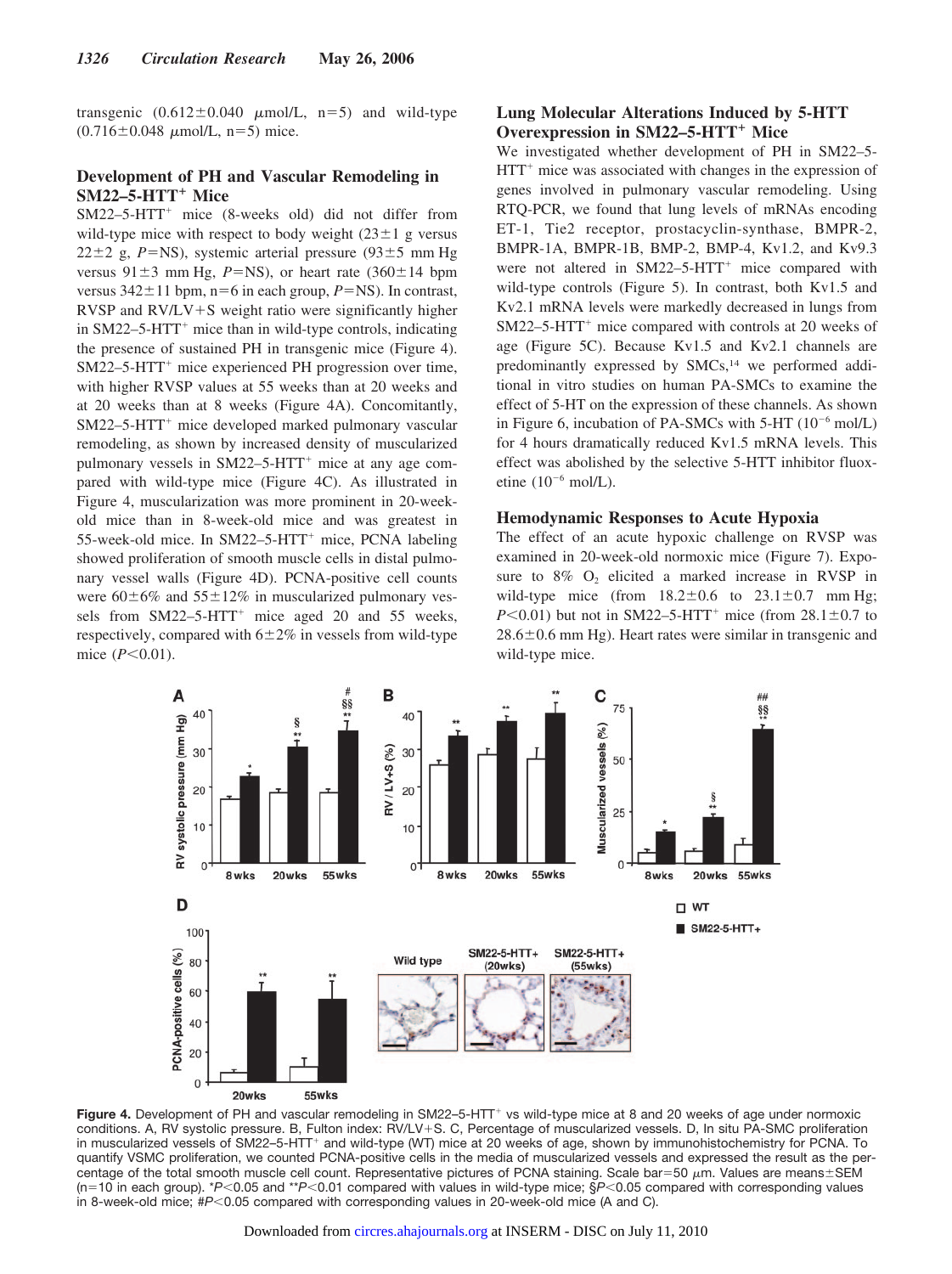

**Figure 5.** Relative lung levels of mRNAs encoding BMPR2, BMPR1A, BMPR1B, BMP-2, BMP-4 (A); endothelin (ET-1), Tie-2 receptor, and prostacyclin (PGI2) synthase (B); and voltage-dependent potassium channels Kv1.2, Kv1.5, Kv2.1, and Kv9.3 (C) in wild-type (WT) and SM22–5-HTT<sup>+</sup> mice at 20 weeks of age under normoxic conditions. Values are means±SEM. \**P*<0.05 and \*\**P*<0.01 compared with respective values in wild-type mice.

# PH in SM22-5-HTT<sup>+</sup> and Wild-Type Mice After **Exposure to Chronic Hypoxia or Treatment With Monocrotaline-Pyrrole**

These experiments were performed to investigate whether PH induced by chronic hypoxia or MCT-P was more severe in  $SM22-5-HTT^+$  mice than in wild-type mice. Mice aged 8 weeks were used for these studies. Fifteen days after exposure to  $10\%$  O<sub>2</sub> or treatment with MCT-P, both SM22–5-HTT<sup>+</sup> and wild-type mice exhibited increases in RVSP (Figure 8A), Fulton index (Figure 8B), and muscularization of pulmonary vessels (Figure 8C) compared with preexposure values. However, the RVSP increase and degree of RV hypertrophy and distal pulmonary vessel muscularization were more severe in  $SM22-5-HTT^+$  mice than in wild-type mice following administration of MCT-P or exposure to hypoxia (Figure 8).

#### **Discussion**

Our results show that transgenic mice with 5-HTT overexpression occurring selectively in SMCs spontaneously develop PH. Because 5-HTT overexpression in PA-SMCs is a characteristic of human iPH or aPH, these data indicate that 5-HT internalization by PA-SMCs plays a prominent role in the pathogenesis of human PH. One major point is that PH in  $SM22-5$ -HTT<sup>+</sup> mice developed despite unaltered 5-HT bioavailibility, solely as a consequence of increased 5-HTT protein expression in SMCs. We found that genes belonging to the BMP pathway and genes expressed by endothelial cells, whose expression is usually altered in human or experimental PH, remained unaltered in the lungs of SM22–  $5-HTT^+$  mice. In contrast, the expression of Kv channels which are predominantly expressed by PA-SMCs, was lower in  $SM22-5-HTT^+$  mice than in wild-type mice. Compared with wild-type mice,  $SM22-5-HTT^+$  mice showed depressed hypoxic pulmonary vasoconstriction but developed more severe hypoxia- or monocrotaline-induced PH.

The main question addressed in this study was whether induction in mice of an intrinsic abnormality constantly found in PA-SMCs from patients with various forms of PH was sufficient to induce PH in the absence of other stimuli. The use of the SM22 promoter to drive 5-HTT expression



**Figure 6.** Effects of 5-HT  $(10^{-6} \text{ mol/L})$  on Kv1.5 and Kv2.1 mRNA levels in cultured human pulmonary artery smooth muscle cells. The response to 5-HT was also measured in the presence of  $10^{-5}$ mol/L fluoxetine. Values are means $\pm$ SEM of 6 independent experiments. \**P*<0.01 compared with control values in nonstimulated, basal condition.

Downloaded from [circres.ahajournals.org](http://circres.ahajournals.org) at INSERM - DISC on July 11, 2010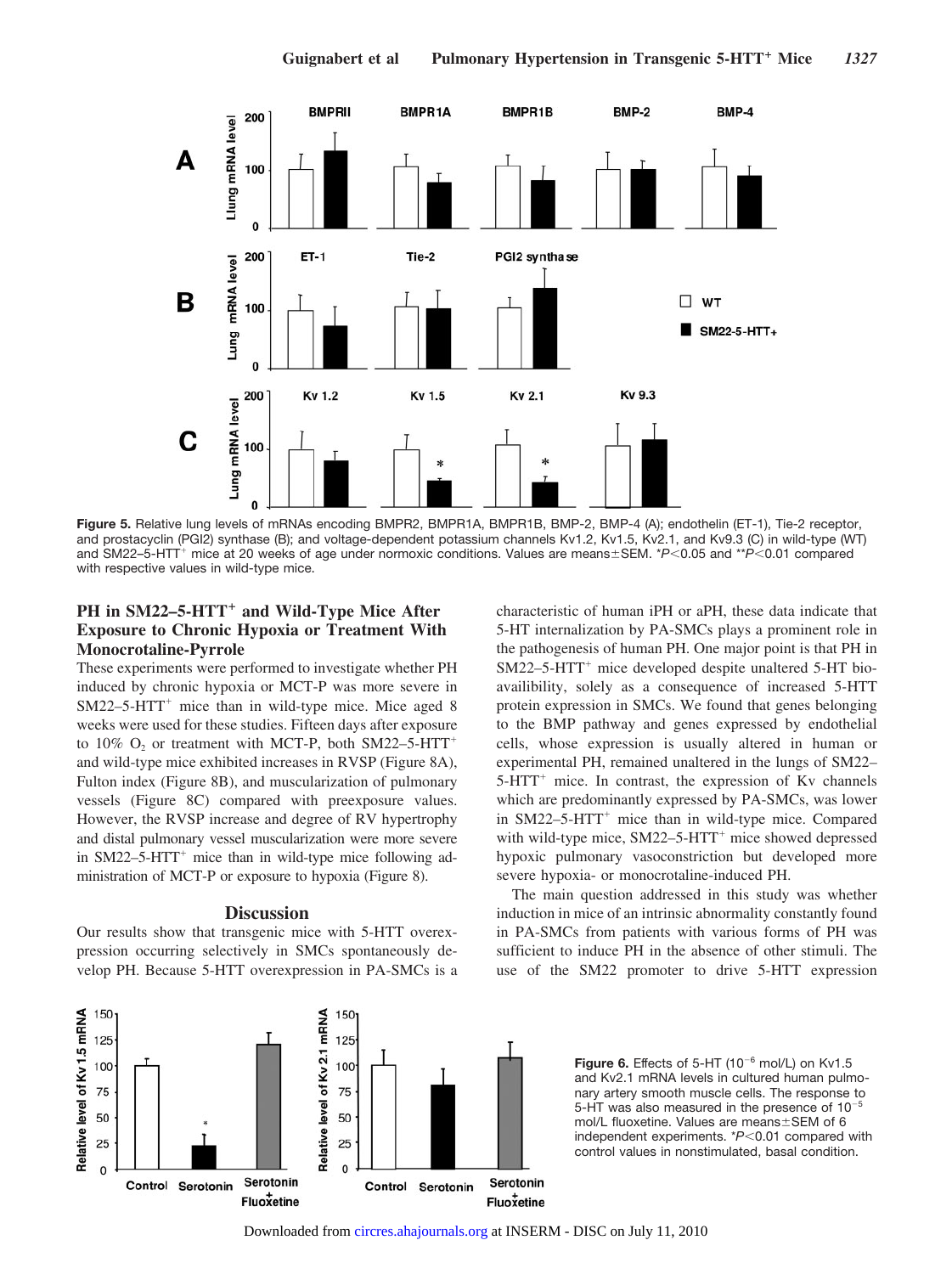

**Figure 7.** Individual and mean (horizontal line) RSVP in normoxic wild-type and SM22-5-HTT<sup>+</sup> mice while ventilated with room air (normoxia) and after 5 minutes of ventilation with a hypoxic gas mixture (hypoxia). Baseline RVSP during normoxic ventilation was higher in SM22-5-HTT<sup>+</sup> than in wild-type mice. RSVP increased in wild-type mice but not SM22-5-HTT<sup>+</sup> mice. \**P*0.01 for comparison with values recorded during normoxia.

selectively in SMCs caused a 3- to 4-fold increase in lung 5-HTT protein levels. SM22–5-HTT<sup>+</sup> mice studied at 8 weeks of age developed PH, as reflected by significant increases in RVSP, Fulton index, and muscularization of distal pulmonary vessels. Increased PA-SMC proliferation appeared to be the main factor in pulmonary vascular remodeling in  $SM22-5-HTT^+$  mice, as reflected by the increased PCNA labeling of pulmonary vessels. PH worsened with age, as a result of progressive pulmonary vessel remodeling. The level of increased  $5-HTT$  expression in  $SM22-5-HTT<sup>+</sup>$  mice was very close to that found in humans with PH. 5-HTT expression in PA-SMCs from patients with iPH or aPH is usually 2- to 4-fold that of control subjects, depending on the type of PH and on the individual genotype.5,6 The fact that  $SM22-5-HTT^+$  mice spontaneously developed PH therefore indicates that vascular 5-HTT overexpression per se is sufficient to induce PA-SMC hyperplasia and subsequent development of PH.

The 5-HTT protein is known to be responsible for the internalization and storage of 5-HT in platelets and neurons. Consequently, changes in 5-HTT expression might be expected to induce major changes in circulating 5-HT levels and/or 5-HT bioavailability in the central nervous system and in peripheral tissues. Although in previous studies, transgenic mice with 5-HTT overexpression driven by the human 5-HTT gene promoter were more susceptible to hypoxic PH than wild-type mice, these transgenic mice probably had additional alterations in 5-HT bioavailibility.11 In our study, these alterations were limited by the use of a promoter that was selective for SMCs. As a consequence, neither platelet 5-HT uptake nor blood levels of 5-HT or its metabolite 5-HIAA differed significantly between transgenic and wild-type mice. Thus, another striking finding from our study is that 5-HTT protein overexpression in SMCs led to pulmonary vascular remodeling and PH despite the absence of associated changes in indoleamine bioavailability.

It is noteworthy that in  $SM22$ -Lac $Z^+$  mice the SM22 promoter was found to direct lung  $\beta$ -galactosidase expression chiefly in the media of pulmonary arteries, inducing only faint  $\beta$ -galactosidase immunostaining in bronchial SMCs. This observation is consistent with previous studies showing that the SM22 promoter drives preferential expression of transgenes in vascular smooth muscle, as opposed to visceral smooth muscle.<sup>12</sup> In SM22–5-HTT<sup>+</sup> mice, the 5-HTT expression increase occurred in the media of all types of vessels, including pulmonary and systemic arteries. However, vascular remodeling developed only in the pulmonary circulation of the transgenic mice, which exhibited no structural changes in the carotid arteries or differences in blood pressure compared with wild-type mice. The differential effects of 5-HTT overexpression in pulmonary versus systemic vessels are consistent with our previous findings that the mitogenic effect of 5-HT on SMCs is mediated by 5-HTT only in PA-SMCs.8 These findings are of clinical relevance because they suggest that conditions associated with increased 5-HTT expression in a given individual might predominantly affect pulmonary vessels. SM22 is expressed in the embryonic pulmonary vasculature, raising the possibility that pulmonary vascular remodeling may have developed in SM22–5-HTT as a result of a congenital defect in the pulmonary vasculature. However, examination of pulmonary vessels from neo-



Figure 8. Development of PH in SM22-5-HTT<sup>+</sup> and wild-type mice exposed to chronic hypoxia or treated with the active monocrotaline derivative monocrotaline-pyrrole (MCT-P). RV systolic pressure (A), Fulton index (RV/LV+S) (B), and percentage of muscularized pulmonary vessels (C) in SM22–5-HTT<sup>+</sup> and wild-type mice at 8 weeks of age after a 2-week exposure to 10%  $O_2$  or after treatment with MCT-P (5 mg/kg IV). Values are means±SEM (n=10 in each group). \**P*<0.05 and \*\**P*<0.01 compared with corresponding values in wild-type mice; §*P<*0.05 and §§*P<*0.01 compared with corresponding values in normoxic mice.

Downloaded from [circres.ahajournals.org](http://circres.ahajournals.org) at INSERM - DISC on July 11, 2010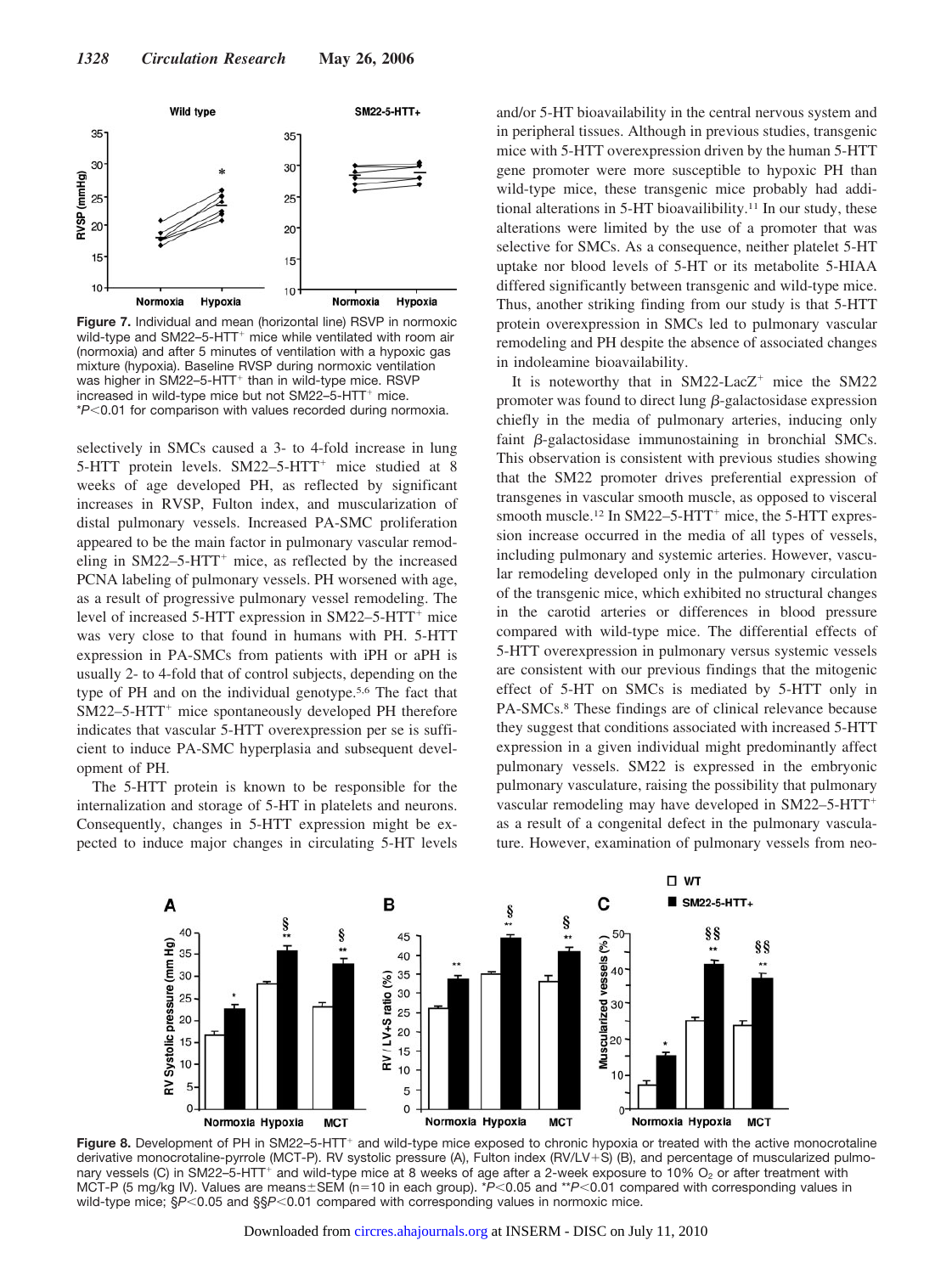natal animals failed to show marked differences between  $SM22-5-HTT^+$  and wild-type mice.

Investigating  $SM22-5-HTT^+$  mice has shed light on relationships between molecular pathways known to affect pulmonary vascular remodeling. First, BMPRII has been identified as the gene causing familial PH, and  $BMPRII^{+/-}$  mice were recently shown to be more susceptible than control mice to PH induced by inflammatory stimuli.<sup>15-17</sup> BMPRII<sup>+/-</sup> mice, however, do not develop PH spontaneously.17 We investigated the BMP pathways in  $SM22-5-HTT^+$  mice by measuring lung expression of BMPRII, BMPRIa, BMPRIb, BMP-2, and BMP-4. No alterations in lung levels of mRNAs encoding these molecules were found, suggesting that the BMPRII pathway was not involved in PH in SM22–5-HTT mice. Second, we investigated whether endothelial cell alterations might have contributed to  $PH$  in  $SM22-5-HTT^+$  mice. A consistent feature of various types of experimental or human PH is increased lung expression of ET-1, which may be associated with downregulation of prostacyclin synthase and activation of Tie2 receptors.<sup>18-21</sup> In lungs from SM22- $5-HTT^+$  mice, expression of ET-1, Tie2 receptor, and prostacyclin synthase was not significantly different from that in wild-type animals, suggesting that PH in these transgenic mice developed without a major contribution from endothelial cells. Third, key actors of the contractile and proliferative status of PA-SMCs are voltage-gated K channels (Kv) including Kv1.2, Kv1.5, Kv2.1, and Kv9.3. $14$  It is now well established that blockade or downregulation of Kv channels, notably Kv1.5 and Kv2.1, causes membrane depolarization and stimulates PA-SMC proliferation.22,23 Inhibition of 1 or several of these channels by acute hypoxia also contributes to initiate hypoxic pulmonary vasoconstriction.22,24 Because reduced expression of these channels is a characteristic feature of human idiopathic PH and of hypoxia-induced PH,22,25,26 1 current hypothesis is that downregulation of Kv channels contributes importantly to the pathogenesis of various types of experimental and human PH. In our study, lung expression of both Kv1.5 and Kv2.1 channels was markedly decreased in  $SM22-5-HTT^+$  mice. Interestingly, treatment of human PA-SMCs by 5-HT in vitro induced a similar marked reduction in the expression of Kv1.5 channels, indicating that downregulation of this channel was not related to the remodeling process per se, but rather appeared to be a downstream effect of 5-HT internalization by these cells. Therefore, a direct link between 5-HTT and Kv channels might explain why these membrane-bound proteins show opposite variations in PH of various origins. The molecular link between 5-HTT and Kv channels remains to be identified, although downstream effects of 5-HTT activation may involve NADPH oxidase activity,<sup>27</sup> which has been shown to alter Kv channel expression and/or activity.28,29 One may suggest that some of the cellular effects of 5-HTT overexpression in  $SM22-5$ -HTT<sup>+</sup> mice were mediated by downregulation of Kv channels. Although such a hypothesis is beyond the scope of our study, some of the functional abnormalities in SM22–5-  $HTT<sup>+</sup>$  mice were probably related to changes in Kv channels. Indeed, it is now well established that 1 direct consequence of Kv channel downregulation is a reduction in the extent of hypoxic pulmonary vasoconstriction.<sup>22</sup> Interestingly, in  $SM22-5-HTT^+$  mice, the pulmonary pressure response to hypoxia was completely abrogated, indicating that these mice are unresponsive to acute hypoxic vasoconstriction. These results are consistent with those obtained during chronic hypoxia, where increased PA-SMC proliferation coexists with blunted hypoxic vasoconstriction because PA-SMCs are in a depolarized state. Moreover, these results agree with our previous finding that hypoxic pulmonary vasoconstriction in 5-HTT knock-out mice was, on the contrary, potentiated.4

Although  $SM22-5-HTT^+$  mice did not develop hypoxic pulmonary vasoconstriction, they experienced PH of greater severity compared with wild-type controls after exposure to chronic hypoxia or the monocrotaline pyrrole derivative. In previous studies in both rats and mice, we found that these 2 types of PH were associated with 5-HTT overexpression and that deleting the 5-HTT gene or pharmacologically inhibiting 5-HTT activity protected against hypoxia- or monocrotalineinduced PH. $4.9$  5-HTT<sup>+</sup> mice did not appear more sensitive to chronic hypoxia or to monocrotaline than wild-type mice, indicating that 5-HTT overexpression did not act synergistically with hypoxia or monocrotaline to cause PH. These results are consistent with the fact that 5-HTT transgene expression, in contrast to the 5-HTT gene, is unresponsive to external stimuli such as those induced by hypoxia or monocrotaline.8,9 Our results are, therefore, consistent with the proposal that the level of 5-HTT expression is an important modifier of the PH phenotype, whatever the cause of PH. In line with this conclusion, we recently provided evidence that the severity of PH in patients with chronic obstructive lung disease is closely related to polymorphism of the 5-HTT gene promoter.30 In particular, PH was particularly severe in patients who carried the biallelic L form of the 5-HTT gene promoter. Polymorphism of the 5-HTT gene promoter, however, cannot explain the high expression of 5-HTT in PA-SMCs from patients with either iPH or aPH. Whether increased 5-HTT expression occurs as a primary defect or is secondary to other abnormalities in human PH remains an unsolved question. In any case, our results in mice demonstrate clearly that 5-HTT overexpression is a key factor during PH development.  $SM22-5-HTT^+$  mice should now be considered a useful in vivo model for investigating how environmental and/or genetic factors modify their PH phenotype.

#### **Acknowledgments**

This research was supported by grants from INSERM, the Ministère de la Recherche, the Délégation à la Recherche Clinique de l'AP-HP, and the Fondation de France. The study was performed with the support of the "plate-forme petit animal" IFR10, Creteil, France.

#### **References**

- 1. Wagenvoort CA, Wagenvoort N. Primary pulmonary hypertension. A pathologic study of the lung vessels in 156 clinically diagnosed cases. *Circulation*. 1970;42:1163–1171.
- 2. Humbert M, Morrell NW, Archer SL, Stenmark KR, MacLean MR, Lang IM, Christman BW, Weir EK, Eickelberg O, Voelkel NF, Rabinovitch M. Cellular and molecular pathobiology of pulmonary arterial hypertension. *J Am Coll Cardiol*. 2004;43:13S–24S.
- 3. Adnot S. Lessons learned from cancer may help in the treatment of pulmonary hypertension. *J Clin Invest*. 2005;115:1461–1463.
- 4. Eddahibi S, Hanoun N, Lanfumey L, Lesch KP, Raffestin B, Hamon M, Adnot S. Attenuated hypoxic pulmonary hypertension in mice lacking the